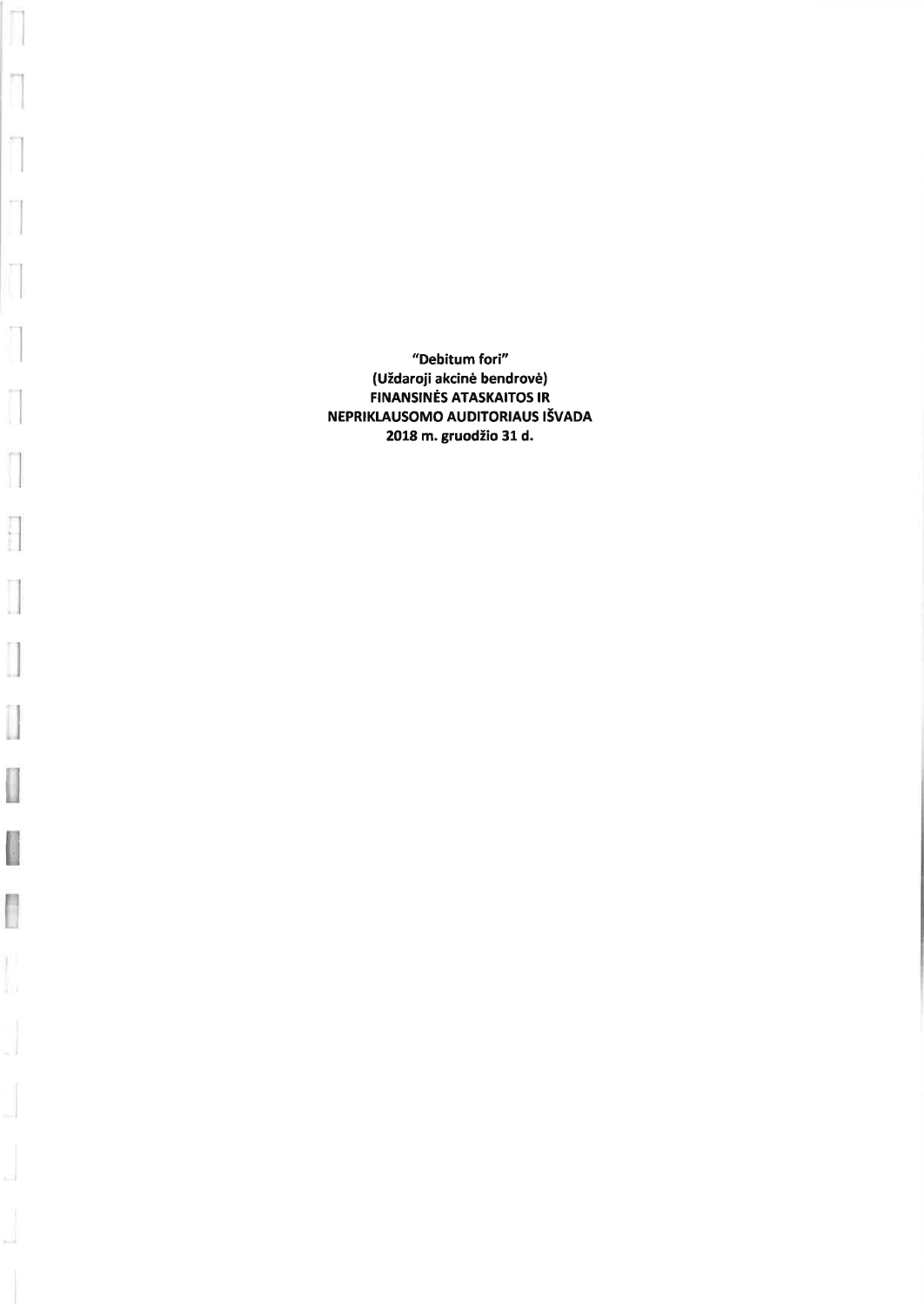# **TURINYS**

ŋ

n

 $\Box$ IJ

Π

f 11

Ť

 $\begin{bmatrix} \phantom{-} \end{bmatrix}$ 

 $\begin{array}{c} \hline \end{array}$ 

 $\begin{bmatrix} 1 \\ 1 \end{bmatrix}$ 

 $\begin{bmatrix} \phantom{-} \end{bmatrix}$ 

 $\overline{\mathbb{R}}$ 

Ĭ.

 $\frac{1}{2}$ 

J.

ال

 $\overline{a}$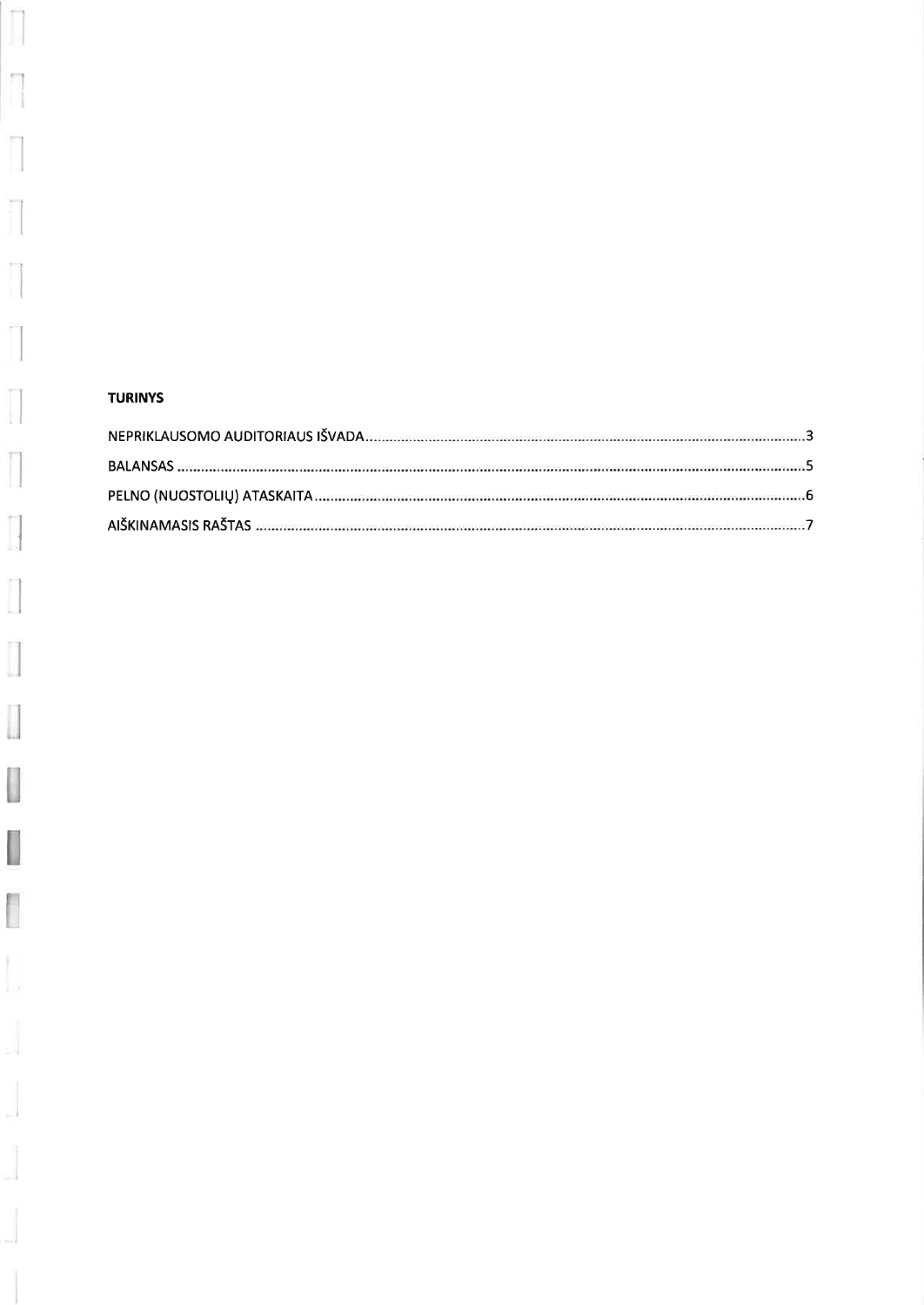# MOORE STEPHENS

Moore Stephens Vilnius UAB J. Kubiliaus g. 6 LT-08234 Vilnius Lietuva

T +370 (5) 268 5929

E admin@moorestephens.lt

www.moorestephens.lt

#### NEPRIKLAUSOMO AUDITORIAUS IŠVADA

UAB "Debitum fori" įmonės akcininkams

#### Nuomonė

Mes atlikome UAB "Debitum fori" (toliau - Jmonės) finansinių ataskaitų, kurias sudaro 2018 m. gruodžio 31 d. balansas ir tą dieną pasibaigusių metų pelno (nuostolių) ataskaita, aiškinamasis raštas, įskaitant reikšmingų apskaitos metodų santrauką, auditą.

Mūsų nuomone, pridėtos finansinės ataskaitos visais reikšmingais atžvilgiais teisingai pateikia Jmonės 2018 m. gruodžio 31 d. finansinę padėtį ir tą dieną pasibaigusių metų finansinius veiklos rezultatus pagal verslo apskaitos standartus.

#### Pagrindas nuomonei pareikšti

Auditą atlikome pagal tarptautinius audito standartus (toliau - TAS). Mūsų atsakomybė pagal šiuos standartus išsamiai apibūdinta šios išvados skyriuje "Auditoriaus atsakomybė už finansinių ataskaitų auditą". Mes esame nepriklausomi nuo Įmonės pagal Tarptautinių buhalterių etikos standartų valdybos išleistą Buhalterių profesionalų etikos kodeksą (toliau - TBESV kodeksas) ir Lietuvos Respublikos finansinių ataskaitų audito įstatymo reikalavimus, susijusius su auditu Lietuvos Respublikoje. Mes taip pat laikomės kitų etikos reikalavimų, susijusių su Lietuvos Respublikos finansinių ataskaitų audito įstatymu ir TBESV kodeksu. Mes tikime, kad mūsų surinkti audito įrodymai yra pakankami ir tinkami mūsų nuomonei pagrįsti.

#### Vadovybės ir už valdymą atsakingų asmenų atsakomybė už finansines ataskaitas

Vadovybė yra atsakinga už šių finansinių ataskaitų parengimą ir teisingą pateikimą pagal verslo apskaitos standartus, ir tokią vidaus kontrolę, kokia, vadovybės nuomone, yra būtina finansinėms ataskaitoms parengti be reikšmingų iškraipymų dėl apgaulės ar klaidos.

Rengdama finansines ataskaitas vadovybė privalo įvertinti Jmonės gebėjimą tęsti veiklą ir atskleisti (jei būtina) dalykus, susijusius su veiklos tęstinumu ir veiklos tęstinumo apskaitos principo taikymu, išskyrus tuos atvejus, kai vadovybė ketina likviduoti Įmonę ar nutraukti veiklą arba neturi kitų realių alternatyvų, tik taip pasielgti.

Už valdymą atsakingi asmenys privalo prižiūrėti Jmonės finansinių ataskaitų rengimo procesą.

#### Auditoriaus atsakomybė už finansinių ataskaitų auditą

Mūsų tikslas yra gauti pakankamą užtikrinimą dėl to, ar finansinės ataskaitos kaip visuma nėra reikšmingai iškraipytos dėl apgaulės ar klaidos, ir išleisti auditoriaus išvadą, kurioje pateikiama mūsų nuomonė. Pakankamas užtikrinimas – tai aukšto lygio užtikrinimas, o ne garantija, kad reikšmingą iškraipymą, jeigu jis yra, visada galima nustatyti per auditą, kuris atliekamas pagal TAS. Iškraipymai, kurie gali atsirasti dėl apgaulės ar klaidos, laikomi reikšmingais, jeigu galima pagrįstai numatyti, kad atskirai ar kartu jie gali turėti didelės įtakos vartotojų ekonominiams sprendimams, priimamiems remiantis finansinėmis ataskaitomis.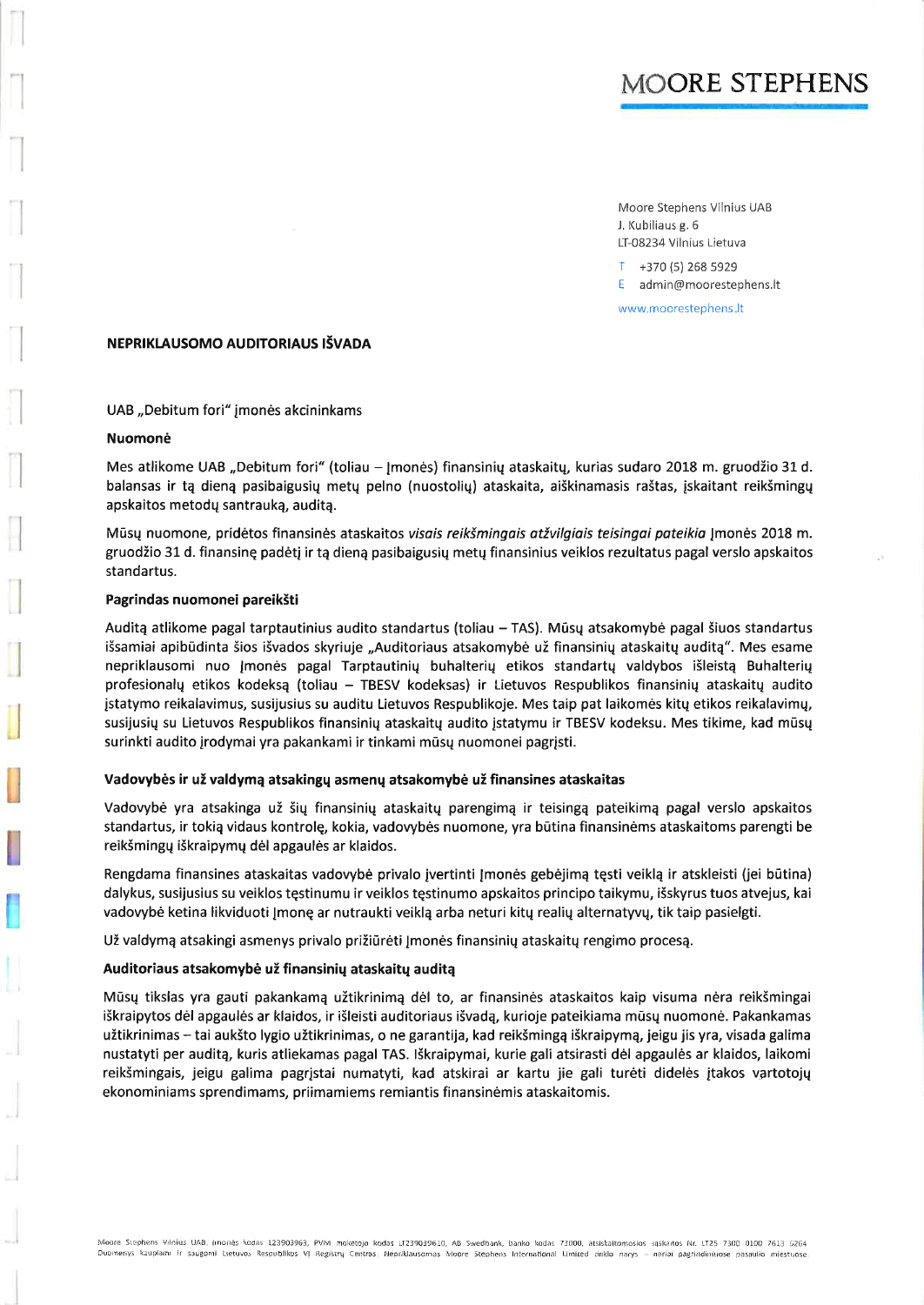Atlikdami auditą pagal TAS, viso audito metu priėmėme profesinius sprendimus ir laikėmės profesinio skepticizmo principo. Mes taip pat:

- Nustatėme ir jvertinome finansinių ataskaitų reikšmingo iškraipymo dėl apgaulės arba klaidų riziką, suplanavome ir atlikome procedūras kaip atsaką į tokią riziką ir surinkome pakankamų tinkamų audito jrodymų mūsų nuomonei pagrįsti. Reikšmingo iškraipymo dėl apgaulės neaptikimo rizika yra didesnė nei reikšmingo iškraipymo dėl klaidų neaptikimo rizika, nes apgaule gali būti sukčiavimas, klastojimas, tyčinis praleidimas, klaidingas aiškinimas arba vidaus kontrolių nepaisymas.
- Supratome su auditu susijusias vidaus kontroles, kad galėtume suplanuoti konkrečiomis aplinkybėmis tinkamas audito procedūras, o ne tam, kad galėtume pareikšti nuomonę apie Įmonės vidaus kontrolės veiksminguma.
- Įvertinome taikomų apskaitos metodų tinkamumą ir vadovybės atliktų apskaitinių vertinimų bei su jais susijusių atskleidimų pagrįstumą.
- Padarėme išvadą dėl taikomo veiklos tęstinumo apskaitos principo tinkamumo ir dėl to, ar, remiantis surinktais įrodymais, egzistuoja su įvykiais ar sąlygomis susijęs reikšmingas neapibrėžtumas, dėl kurio gali kilti reikšmingų abejonių dėl Įmonės gebėjimo tęsti veiklą. Jeigu padarome išvadą, kad toks reikšmingas neapibrėžtumas egzistuoja, auditoriaus išvadoje privalome atkreipti dėmesį į susijusius atskleidimus finansinėse ataskaitose arba, jeigu tokių atskleidimų nepakanka, turime modifikuoti savo nuomonę. Mūsų išvados pagrįstos audito įrodymais, kuriuos surinkome iki auditoriaus išvados datos. Tačiau, būsimi įvykiai ar sąlygos gali lemti, kad Jmonė negalės toliau tęsti savo veiklos.
- Įvertinome bendrą finansinių ataskaitų pateikimą, struktūrą ir turinį, įskaitant atskleidimus, ir tai, ar finansinėse ataskaitose pateikti pagrindžiantys sandoriai ir įvykiai taip, kad atitiktų teisingo pateikimo koncepciją.

Mes, be visų kitų dalykų, privalome informuoti už valdymą atsakingus asmenis apie audito apimtį ir atlikimo laiką bei reikšmingus audito pastebėjimus, įskaitant svarbius vidaus kontrolės trūkumus, kuriuos nustatėme audito metu.

Moore Stephens Vilnius UAB vardu

Danguolė Pranckėnienė Atestuota auditorė

2019 m. gegužės 3 d. J.Kubiliaus g. 6, Vilnius

M Nalloy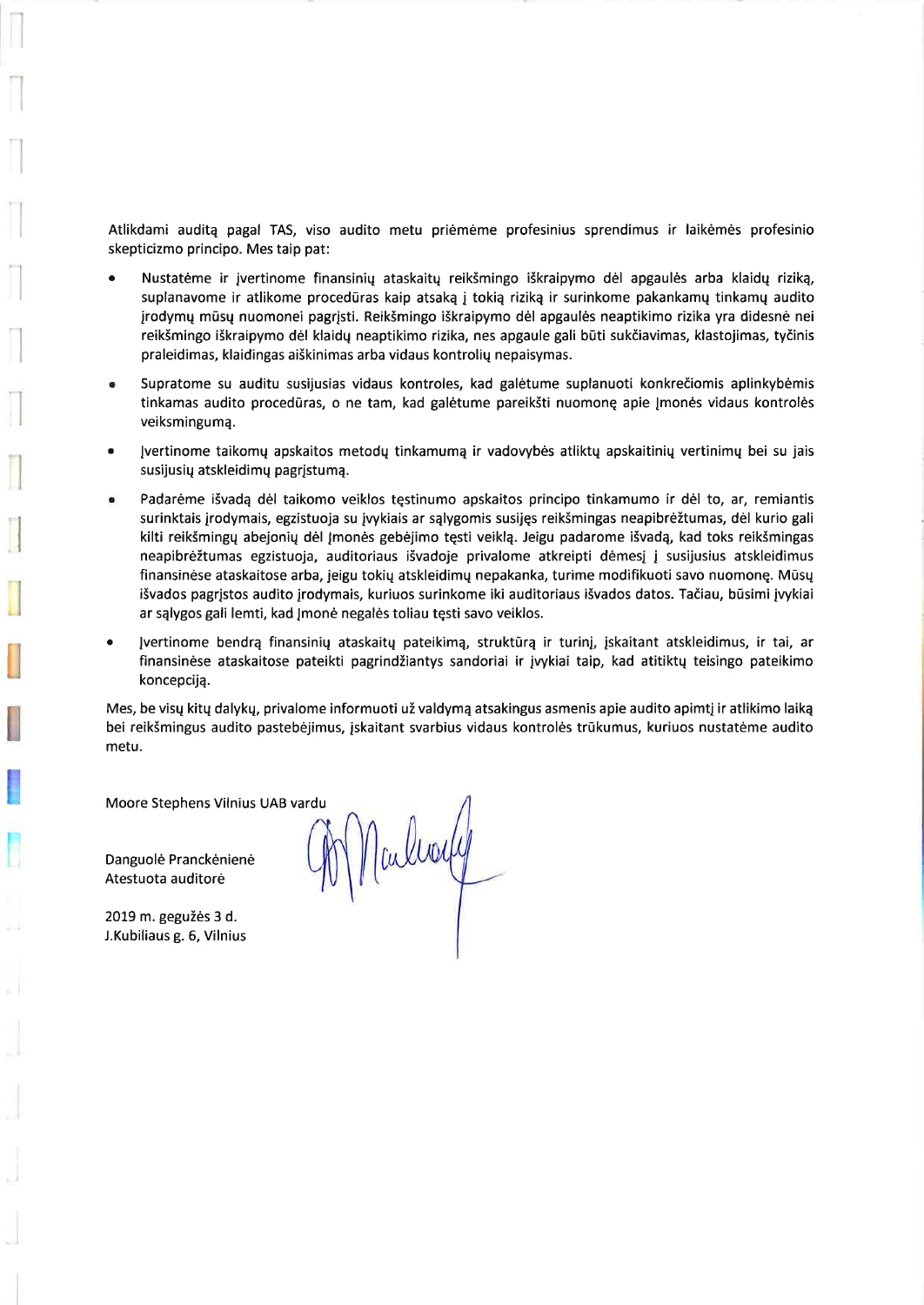Įmonės kodas 303557356, Ulonų g. 5, Vilnius Įmonės informacija kaupiama VĮ Registrų centras Juridinių asmenų registre Finansinės ataskaitos už metus, pasibaigusius 2017 m. gruodžio 31 d. (visos sumos pateikiamos eurais, jeigu nenurodyta kitaip)

> Patvirtinta akcininkų sprendimu 2019 m. \_\_\_\_\_\_\_\_\_\_\_\_\_\_\_\_ d. protokolu Nr. \_\_\_\_\_

#### **BALANSAS**

|    | TURTAS                                                         | <b>Pastabos</b><br>Nr. | 2018.12.31 | 2017.12.31 |
|----|----------------------------------------------------------------|------------------------|------------|------------|
| А. | <b>ILGALAIKIS TURTAS</b>                                       |                        | 9 2 9 5    | 7 2 3 7    |
| 1. | Nematerialusis turtas                                          | 1                      | 1492       | 289        |
| 2. | Materialusis turtas                                            |                        | 7803       | 4 4 4 8    |
| 3. | <b>Finansinis turtas</b>                                       |                        |            | 2 500      |
| 4. | Kitas ilgalaikis turtas                                        | 1                      |            |            |
| В. | <b>TRUMPALAIKIS TURTAS</b>                                     |                        | 8 127 564  | 3 272 819  |
| 1. | Atsargos, išankstiniai apmokėjimai                             |                        | 22 3 36    | 4450       |
| 2. | Per vienerius metus gautinos sumos                             | 2                      | 7805759    | 3 082 644  |
| 3. | Trumpalaikės investicijos                                      |                        |            |            |
| 4. | Pinigai ir pinigų ekvivalentai                                 |                        | 299 469    | 185 725    |
| C. | ATEINANČIŲ LAIKOTARPIŲ SĄNAUDOS IR<br><b>SUKAUPTOS PAJAMOS</b> |                        | 7 7 1 3    | 4 4 0 2    |
|    | TURTAS IŠ VISO:                                                |                        | 8 144 572  | 3 284 458  |

|    | <b>NUOSAVAS KAPITALAS IR</b><br><b>JSIPAREIGOJIMAI</b>                       | <b>Pastabos</b><br>Nr. | 2018.12.31 | 2017.12.31    |
|----|------------------------------------------------------------------------------|------------------------|------------|---------------|
| D. | <b>NUOSAVAS KAPITALAS</b>                                                    |                        | 87 307     | 227813        |
| 1. | Kapitalas                                                                    |                        | 60 000     | 60 000        |
| 2. | Akcijų priedai                                                               |                        |            |               |
| 3. | Perkainojimo rezervas                                                        |                        |            |               |
| 4. | Rezervai                                                                     |                        | 6 0 0 0    | 6000          |
| 5. | Nepaskirstytasis pelnas (nuostoliai)                                         | 3                      | 21 307     | 161813        |
| Е. | <b>DOTACIJOS, SUBSIDIJOS</b>                                                 |                        |            |               |
| F. | <b>ATIDÈJINIAI</b>                                                           |                        |            |               |
| G. | <b>MOKETINOS SUMOS IR KITI</b><br><b>ISIPAREIGOJIMAI</b>                     |                        | 8038704    | 3 037 331     |
| 1. | Po vienerių metų mokėtinos sumos ir kiti<br>ilgalaikiai isipareigojimai      |                        |            |               |
| 2. | Per vienerius metus mokėtinos sumos ir kiti<br>trumpalaikiai įsipareigojimai | 4                      | 8038704    | 3 0 3 7 3 3 1 |
| Н. | SUKAUPTOS SANAUDOS IR ATEINANČIŲ<br>LAIKOTARPIŲ PAJAMOS                      |                        | 18 5 61    | 19 3 14       |
|    | NUOSAVO KAPITALO IR ĮSIPAREIGOJIMŲ<br>IŠ VISO:                               |                        | 8 144 572  | 3 284 458     |

(parašas) (parašas)

Direktorius Justas Šaltinis

Apskaitos paslaugas teikiantis asmuo Artūras Tankevičius

Patvirtinta: 2019-05-03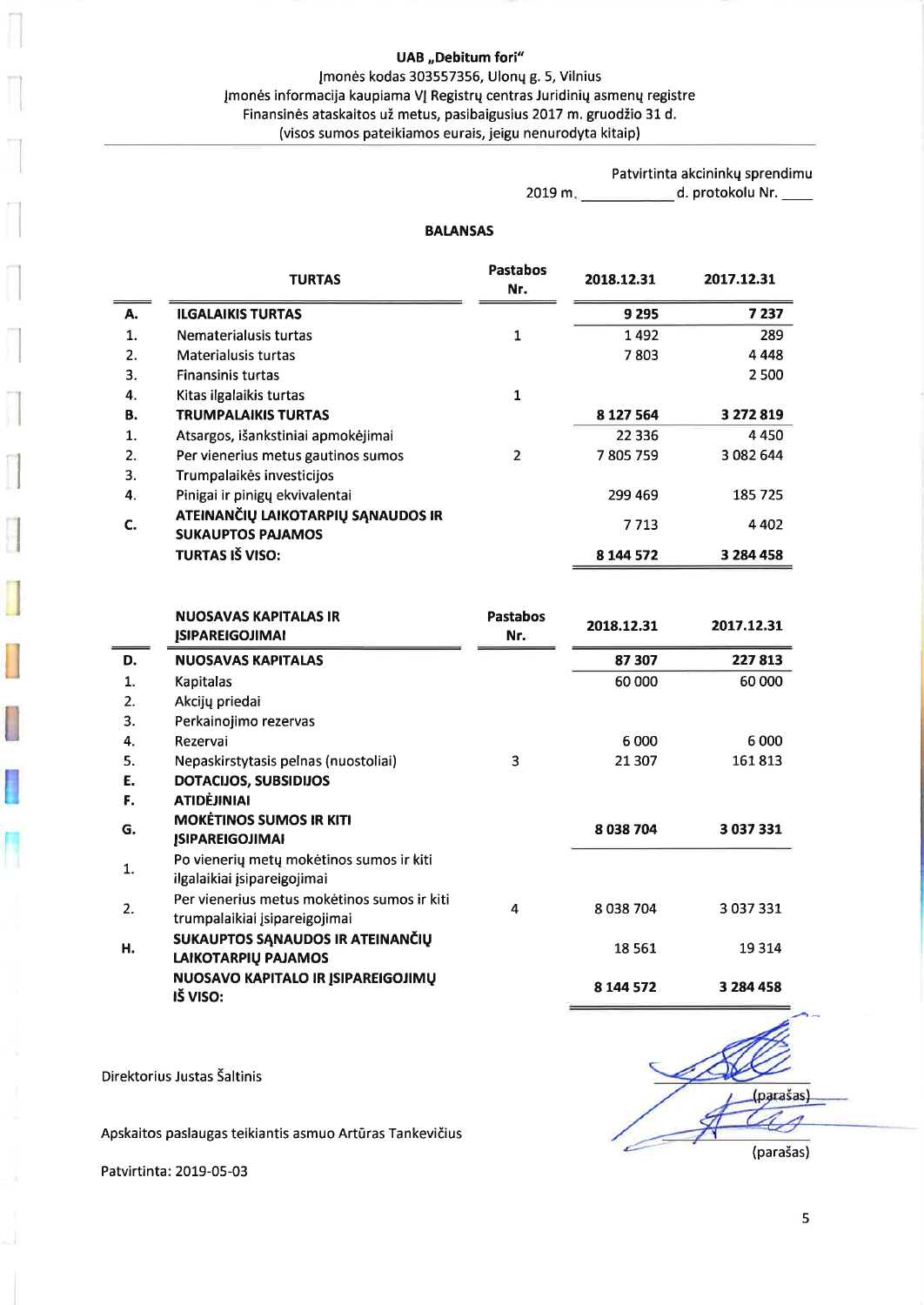# Įmonės kodas 303557356, Ulonų g. 5, Vilnius

Įmonės informacija kaupiama VĮ Registrų centras Juridinių asmenų registre

Finansinės ataskaitos už metus, pasibaigusius 2017 m. gruodžio 31 d.

(visos sumos pateikiamos eurais, jeigu nenurodyta kitaip)

Patvirtinta akcininkų sprendimu

# 2019 m. \_\_\_\_\_\_\_\_\_\_\_\_\_\_\_ d. protokolu Nr. \_\_\_\_

# PELNO (NUOSTOLIŲ) ATASKAITA

| Eil. Nr. | <b>Straipsniai</b>                                                                      | <b>Pastabos</b><br>Nr. | 2018      | 2017      |
|----------|-----------------------------------------------------------------------------------------|------------------------|-----------|-----------|
| 1.       | PARDAVIMO PAJAMOS                                                                       | 5                      | 1 152 179 | 748 746   |
| 2.       | PARDAVIMO SAVIKAINA                                                                     | 6                      | (511984)  | (291 474) |
| 3.       | <b>BIOLOGINIO TURTO TIKROSIOS VERTES</b><br><b>POKYTIS</b>                              |                        |           |           |
| 4.       | <b>BENDRASIS PELNAS (NUOSTOLIAI)</b>                                                    |                        | 640 195   | 457 272   |
| 5.       | Pardavimo sąnaudos                                                                      |                        |           |           |
| 6.       | Bendrosios ir administracinės sanaudos                                                  | 6                      | (736 149) | (300025)  |
| 7.       | Kitos veiklos rezultatai                                                                |                        | (972)     | 11890     |
| 8.       | Investicijų į patronuojančios, patronuojamųjų ir<br>asocijuotųjų įmonių akcijas pajamos |                        |           |           |
| 9.       | Kitų ilgalaikių investicijų ir paskolų pajamos                                          |                        |           |           |
| 10.      | Kitos palūkanų ir panašios pajamos                                                      | 5                      | 16985     | 22 678    |
| 11.      | Finansinio turto ir trumpalaikių investicijų<br>vertės sumažėjimas                      |                        | (2500)    |           |
| 12.      | Palūkanos ir panašios sąnaudos                                                          | 6                      | (29)      | (16)      |
| 13.      | PELNAS (NUOSTOLIAI) PRIEŠ APMOKESTINIMĄ                                                 |                        | (82469)   | 191799    |
| 14.      | Pelno mokestis                                                                          |                        | (32436)   | (41612)   |
| 15.      | <b>GRYNASIS PELNAS (NUOSTOLIAI)</b>                                                     |                        | (114 906) | 150 187   |

(parašas) U (parašas)

Direktorius Justas Šaltinis

Apskaitos paslaugas teikiantis asmuo Artūras Tankevičius

Patvirtinta: 2019-05-03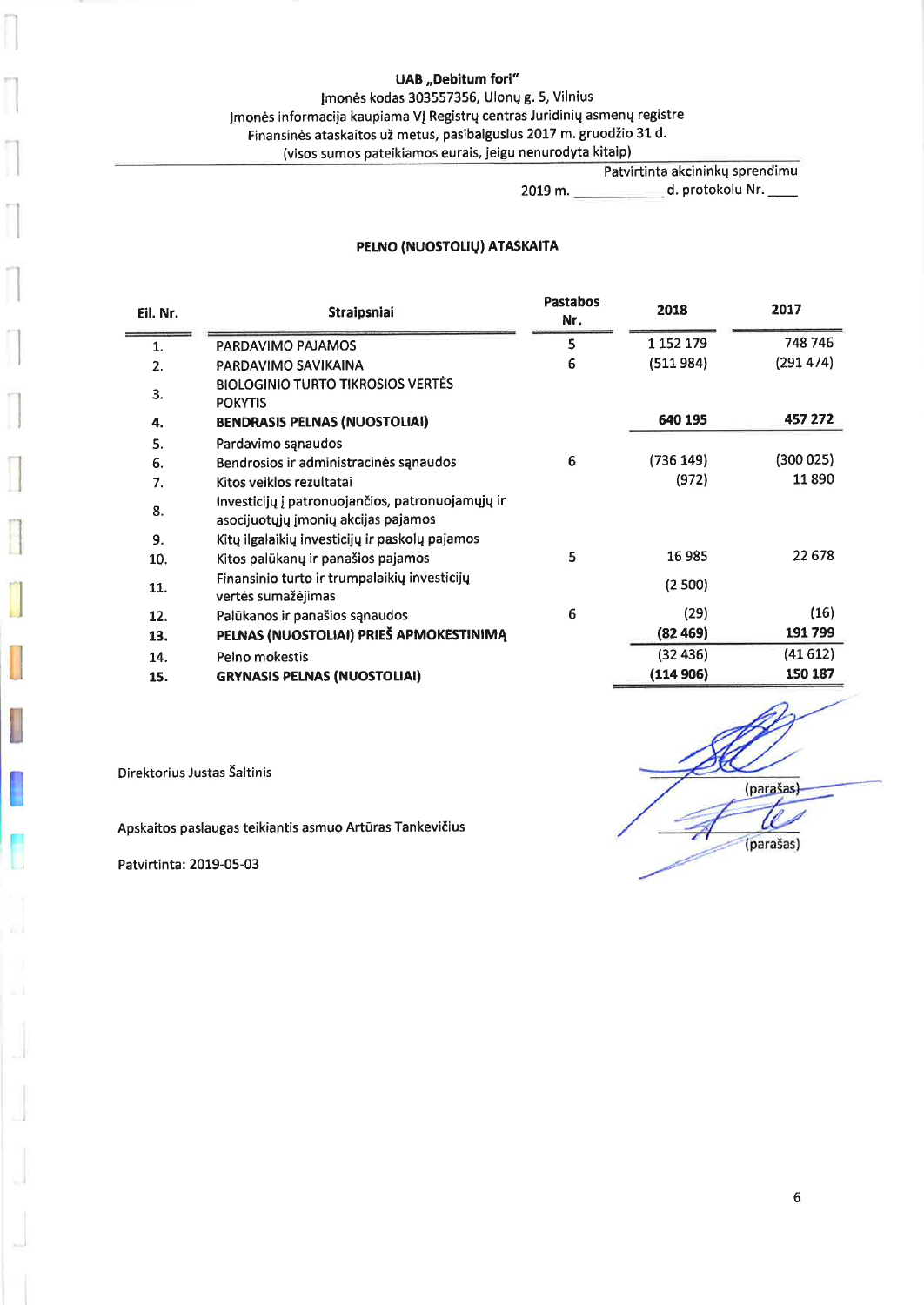Įmonės kodas 303557356, Ulonų g. 5, Vilnius Įmonės informacija kaupiama VĮ Registrų centras Juridinių asmenų registre Finansinės ataskaitos už metus, pasibaigusius 2017 m. gruodžio 31 d. (visos sumos pateikiamos eurais, jeigu nenurodyta kitaip)

Patvirtinta akcininkų sprendimu

2019 m. \_\_\_\_\_\_\_\_\_\_\_\_\_\_ d. protokolu Nr. \_\_\_\_

# AIŠKINAMASIS RAŠTAS

#### Bendroji informacija

| Imonės pavadinimas             | UAB "Debitum fori" (toliau - Įmonė)     |
|--------------------------------|-----------------------------------------|
| Teisinė forma                  | Uždaroji akcinė bendrovė                |
| Įregistravimo data             | 2015-01-28                              |
| Imonės kodas, PVM kodas        | 303557356, LT100009888814               |
| Registracijos adresas          | Plytinės 19F, Vilnius                   |
| Veiklos adresas                | Ulonų g. 5, Vilnius 09301, Lietuva      |
| Internetinės svetainės adresas | www.debifo.lt                           |
| Elektroninis paštas            | info@debifo.lt                          |
| Imonė filialai ar atstovybės   | Nėra                                    |
| Akcinis kapitalas              | 60 000 EUR.                             |
| Akcijų skaičius                | 60 000 vnt.                             |
| Akcijos nominalas              | 1 EUR.                                  |
| Imonės finansiniai metai       | sausio mėn. 01 d. – gruodžio mėn. 31 d. |

#### Įmonės įstatinis kapitalas ir valdymas

#### Įstatinis kapitalas ir akcininkai

UAB "Debitum fori" įstatinis kapitalas 2018-12-31 dienai sudaro 60 000 EUR. Įstatinis kapitalas padalintas į 60 000 (šešiasdešimt tūkstančių) paprastųjų nematerialiųjų 1 EUR nominalios vertės vardinių akcijų. Per 2018 metus fiziniam asmeniui ir UAB "Liberto įmonės" priklausančio akcijos buvo perleistos juridiniam asmeniui UAB "Brolių investicijos", akcijos buvo perleistos UAB "Genevitus", kurį akcijas perleido Olandijoje registruotai įmonei Factris Holding B.V.

#### *Imonės valdymas*

Įmonės valdymo organai yra visuotinis akcininkų susirinkimas, valdyba ir vienasmenis valdymo organas - Jmonės vadovas, kuris vadinamas Direktoriumi. Stebėtojų taryba nėra sudaroma. Visuotinio akcininkų susirinkimo kompetencija, jo sušaukimo tvarka, kitų Įmonės organų kompetencija, jų rinkimo ir atšaukimo tvarka atitinka nurodytas Akcinių bendrovių įstatyme.

#### Darbuotojai

2018-12-31 dienai įmonėje dirbo 14 darbuotojų (2017-12-31 UAB "Debitum fori" dirbo 9 darbuotojai). Vidutinis sąrašinis darbuotojų skaičius 2018-12-31 -10 darbuotojų.

#### Kitų įmonių akcijos

2018-12-31 dienai įmonė valdė 100% UAB "Debitum fori finansavimas" įmonės akcijas. Akcijų įsigijimo vertė 2500 EUR.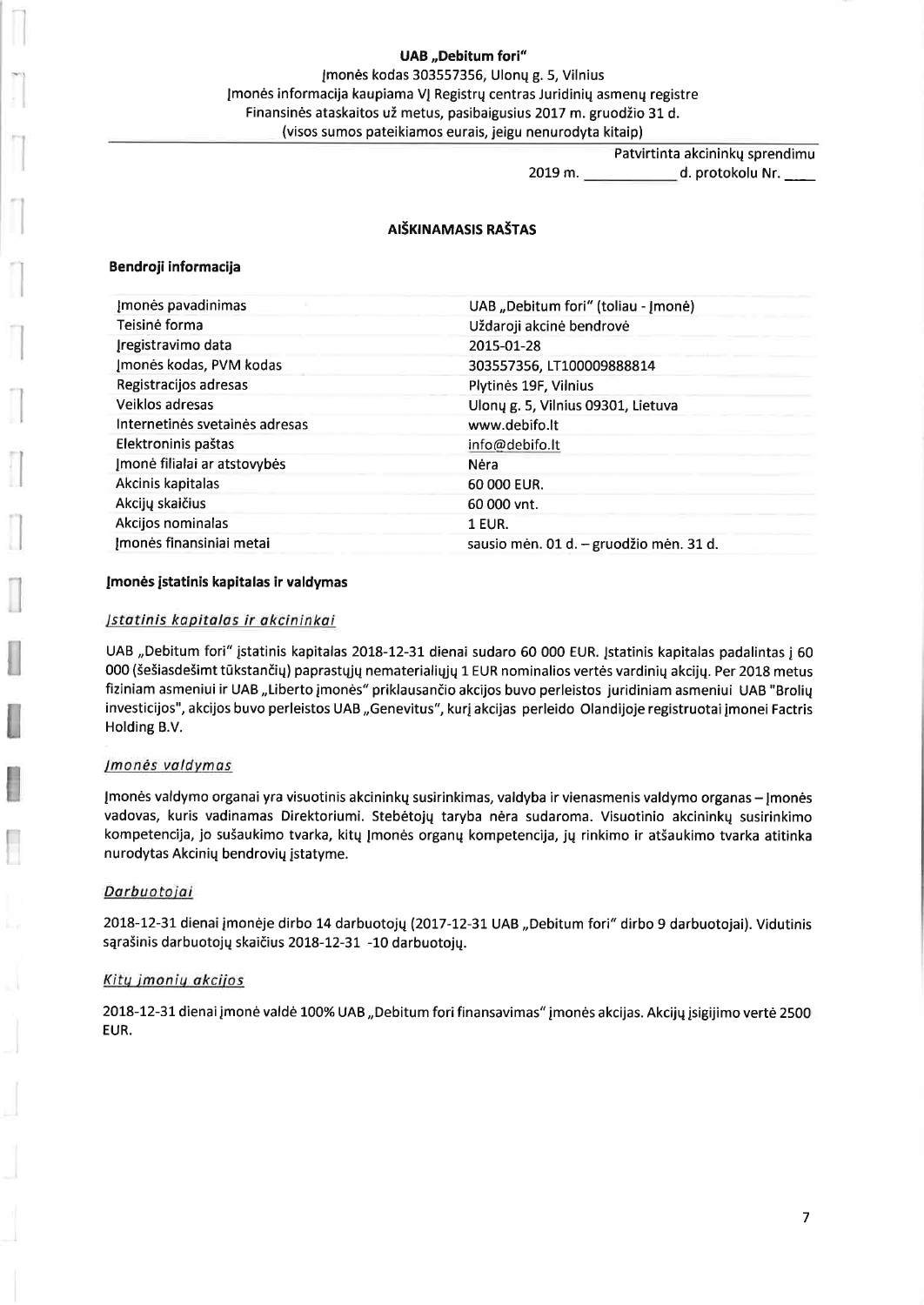Imonės kodas 303557356, Ulonų g. 5, Vilnius Įmonės informacija kaupiama VJ Registrų centras Juridinių asmenų registre Finansinės ataskaitos už metus, pasibaigusius 2017 m. gruodžio 31 d. (visos sumos pateikiamos eurais, jeigu nenurodyta kitaip)

# Objektyvi Įmonės būklės, veiklos vykdymo ir plėtros apžvalga, pagrindinių rizikos rūšių ir neapibrėžtumų, su kuriais susiduria Įmonė, apibūdinimas

2018 m. buvo ketvirtieji Įmonės veiklos metai. Įmonės pagrindinis uždavinys įsitvirtinti rinkoje, stebėti jos pokyčius ir vyraujančias tendencijas bei auginti kokybišką paskolų portfelį. Įmonės veikla -verslo įmonių trumpalaikis sąskaitų finansavimas Įmonės veikla yra nelicencijuojama. Įmonė nesusidūrė su jokiais neapibrėžtumais, rizikos veiksnių, turinčių įtakos Įmonės veiklai nebuvo. Įmonė dirbo pelningai, pati pradelstų jsiskolinimų neturėjo, Jmonės finansinė būklė gera.

#### Apskaitos politika

Bendrovės direktoriaus patvirtintoje Apskaitos politikoje nustatyti apskaitoje taikomi būdai ir metodai, kurie leidžia tiksliai ir teisingai fiksuoti Bendrovės vykdomas ūkines operacijas ir objektyviai atspindėti jos finansine būklę bei veiklos rezultatus. Įmonės apskaitos politika patvirtinta 2015 m. gegužės mėn. ir ji nebuvo keista. Bendrovė tvarko apskaitą pagal šiuos finansinę apskaitą ir įmonių veiklą reglamentuojančius teisės aktus:

- LR buhalterinės apskaitos įstatymas;
- Verslo apskaitos standartai;
- LR įmonių finansinės atskaitomybės įstatymas;
- LR akcinių Bendrovių įstatymas;
- LR darbo kodeksas;
- LR civilinis kodeksas;
- $\overline{a}$ LR apskaitos instituto Standartų tarybos nutarimas "Dėl pavyzdinio sąskaitų plano patvirtinimo";
- LR Vyriausybės nutarimas Nr. 179 "Dėl kasos darbo organizavimo ir kasos operacijų atlikimo taisyklių patvirtinimo";
- LR Vyriausybės nutarimas Nr. 719 "Dėl inventorizacijos taisyklių patvirtinimo";
- Lietuvos archyvų departamento prie LR Vyriausybės įsakymas Nr. 38 "Dėl bendrųjų dokumentų saugojimo terminų";
- ir kitais LR Vyriausybės priimtais teisės aktais.

Jmonės veikla yra nelicencijuojama, todėl įmonė neprivalo teikti Lietuvos bankui finansinių ar kitų ataskaitu.

Įmonė 2018 metais atitiko mažos įmonės parametrus t.y. rodikliai paskutinę finansinių metų dieną neviršijo šių dydžių:

1) balanse nurodyto turto vertė – mažiau 4 000 000 eurų;

2) pardavimo grynosios pajamos per ataskaitinius finansinius metus - 8 000 000 eurų;

3) vidutinis metinis darbuotojų skaičius pagal sąrašą per ataskaitinius finansinius metus - 50 darbuotojų.

Įmonė pasirinko teikti mažų įmonių finansinių ataskaitų rinkinį:

1) Pelno nuostolių ataskaitą;

2) Sutrumpintą balansą;

Įmonė taip pat ruošia finansinių ataskaitų aiškinamąjį raštą.

Bendrovės apskaita tvarkoma dvejybiniu jrašu. Bendrovėje apskaita tvarkoma ir apskaitos dokumentai surašomi naudojant Lietuvos Respublikos piniginį vienetą, o prireikus - ir užsienio valiutą. Ūkiniai įvykiai ir ūkinės operacijos, kurių buvimas ir atlikimas ar rezultatų įforminimas LR teisės aktų nustatyta tvarka susijęs su užsienio valiuta, apskaitoje perskaičiuojami į Lietuvos Respublikos piniginį vienetą pagal Lietuvos banko nustatytą užsienio valiutos santykį, galiojantį ūkinio įvykio arba ūkinės operacijos atlikimo dieną.

Apskaitos dokumentai surašomi ir apskaitos registrai sudaromi lietuvių kalba, o prireikus – ir lietuvių, ir užsienio kalba. Gauti dokumentai, kurie surašyti užsienio kalba, prireikus gali būti išversti į lietuvių kalbą.

Visos ūkinės operacijos ir ūkiniai įvykiai turi būti pagrįsti apskaitos dokumentais. Apskaitos dokumentai surašomi ūkinės operacijos ir ūkinio įvykio metu arba jiems pasibaigus ar įvykus. Ūkinės operacijos ir ūkiniai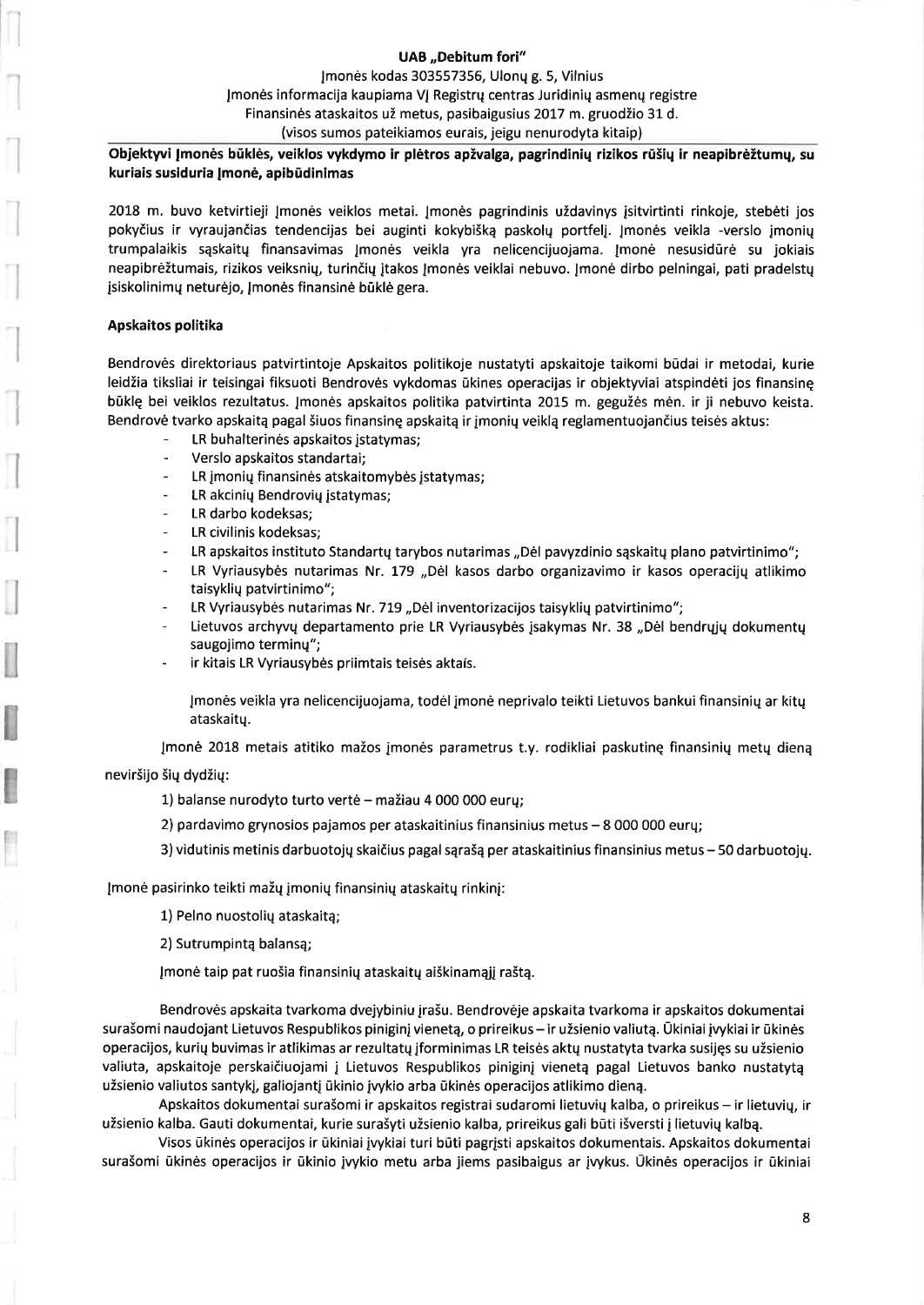Įmonės kodas 303557356, Ulonų g. 5, Vilnius

Jmonės informacija kaupiama VI Registrų centras Juridinių asmenų registre

Finansinės ataskaitos už metus, pasibaigusius 2017 m. gruodžio 31 d.

(visos sumos pateikiamos eurais, jeigu nenurodyta kitaip)

jvykiai, kurie negali būti pagrįsti apskaitos dokumentais, pagrindžiami su jais susijusių ūkinių operacijų ir ūkinių jvykių apskaitos dokumentais.

Bendrovė, tvarkydama apskaitą ir sudarydama finansinę atskaitomybę, vadovaujasi šiais bendraisiais apskaitos principais:

- a) jmonės principu. Vadovaujantis šiuo principu Bendrovė laikoma atskiru apskaitos vienetu. Į apskaitą įtraukiamas tik Bendrovės turtas, nuosavas kapitalas ir įsipareigojimai;
- b) veiklos tęstinumo principu. Tvarkant Bendrovės apskaitą daroma prielaida, kad:
	- Bendrovės veiklos laikotarpis neribotas;
	- Bendrovę nenumatoma likviduoti;
- c) periodiškumo principu. Jmonės veikla tvarkant apskaitą suskirstoma į finansinius metus arba kitos trukmės ataskaitinius laikotarpius, kuriems pasibaigus sudaroma finansinė atskaitomybė;
- $d)$ pastovumo principu. Įmonė pasirinktą apskaitos metodą turi taikyti kiekvienais finansiniais metais. Apskaitos metodą galima keisti tik tuo atveiu, jeigu tuo siekiama teisingai atspindėti imonės finansinių metų turtą, nuosavą kapitalą ir įsipareigojimus;
- piniginio mato principu. Visas jmonės turtas, nuosavas kapitalas ir įsipareigojimai finansinėje  $e)$ atskaitomybėje išreiškiami pinigais;
- $f$ kaupimo principu. Pajamos registruojamos tada, kai jos uždirbamos, o sąnaudos – jų susidarymo metu, neatsižvelgiant į pinigų gavimą ar išmokėjimą;
- palyginimo principu. Pajamos, uždirbtos per ataskaitinį laikotarpį, siejamos su to laikotarpio  $g)$ sąnaudomis uždirbant tas pajamas. Sąnaudos, tenkančios skirtingiems ataskaitiniams laikotarpiams, paskirstomos laikotarpiams, per kuriuos Bendrovė uždirbs pajamų;
- h) atsargumo principu. Jmonė pasirenka tokius apskaitos metodus, kuriais įmonės turto, nuosavo kapitalo ir įsipareigojimų vertė negali būti nepagrįstai padidinta arba nepagrįstai sumažinta;
- neutralumo principu. Apskaitos informacija pateikiama nešališkai. Jos pateikimas neturėtų daryti i) įtakos apskaitos informacijos vartotojų priimamiems sprendimams ir juo neturėtų būtų siekiama iš anksto numatyto rezultato;
- turinio svarbos principu. Ūkinės operacijos ir ūkiniai įvykiai į apskaitą traukiami pagal jų turinį ir j) ekonominę prasmę, ne tik pagal jų juridinę formą.

Pajamos ir sąnaudos pripažįstamos taikant kaupimo apskaitos principą. Paslaugų teikimo sandorių pajamos vertinamos atsižvelgus į gautino atlygio tikrąją vertę. Pajamų dydis (palūkanų suma) nustatomas įmonės ir kliento rašytiniu susitarimu. Pajamos bendra tvarka apskaičiuojamos pagal kiekvieną finansavimo sutartį atskirai. Atskirais atvejais, suderinus su klientu, pajamos (palūkanos) skaičiuojamos pagal visų galiojusių tą mėnesį finansavimo sutarčių kiekį. Šį dydį sudaro tikroji vertė, neatsižvelgiant į numatomas papildomas išlaidas (banko ir konvertavimo mokesčius).

Sąnaudos apskaitoje pripažįstamos vadovaujantis kaupimo bei palyginimo principais tuo ataskaitiniu laikotarpiu, kai uždirbamos su jomis susijusios pajamos, neatsižvelgiant į pinigų išleidimo laiką

Pinigams įmonėje priskiriama einamosios sąskaitoje esantys pinigai (eurai ir užsienio valiuta). Kitų pinigų lėšų ir ekvivalentų (depozitų, skolos vertybinių popierių ir kt.) įmonė neturėjo.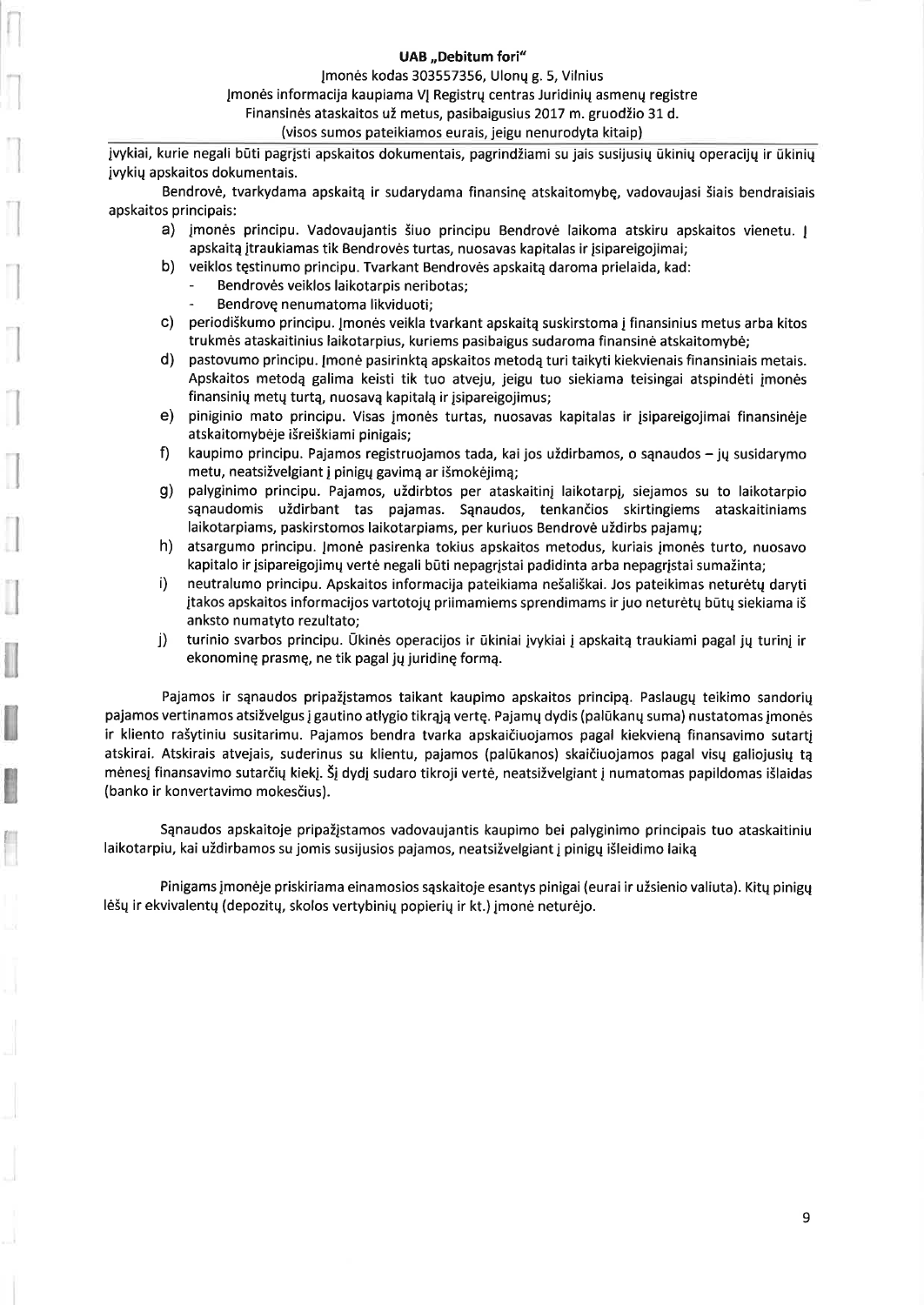Jmonės kodas 303557356, Ulonų g. 5, Vilnius Jmonės informacija kaupiama VJ Registrų centras Juridinių asmenų registre Finansinės ataskaitos už metus, pasibaigusius 2017 m. gruodžio 31 d. (visos sumos pateikiamos eurais, jeigu nenurodyta kitaip)

### AIŠKINAMOJO RAŠTO PASTABOS

### 1. Ilgalaikis turtas

Įmonės ilgalaikį materialųjį turtą sudarė kompiuterinė technika ir mobilaus ryšio priemonės, kurių vertė viršijo nustatytą minimalią turto vertę. Bendra ilgalaikio materialiojo turto vertė 2018-12-31 dienai - 7802 EUR. Nematerialus turto (licencijų) vertė yra 1492 EUR. Apskaitos politikoje nustatyta, kad Turto nusidėvėjimas skaičiuojamas pagal žemiau nurodytus metodus ir nustatytą laikotarpį:

| Ilgalaikio turto grupė                                                           | <b>Metodas</b> | <b>sigijimo</b><br>lkaina EUR | <b>Normatyvas</b><br>metais |
|----------------------------------------------------------------------------------|----------------|-------------------------------|-----------------------------|
| <b>MATERIALUS TURTAS</b>                                                         |                |                               |                             |
| Baldai, išskyrus naudojamus viešbučių veiklai                                    | tiesinis       | 300                           | 6                           |
| Kompiuterinė technika ir ryšių priemonės (kompiuteriai, jų tinklai ir<br>įranga) | tiesinis       | 300                           | 3                           |
| Lengvieji automobiliai:                                                          |                |                               |                             |
| 1) kiti lengvieji automobiliai – ne senesni kaip 5 metų                          | tiesinis       | 300                           | 6                           |
| 2) kiti lengvieji automobiliai                                                   | tiesinis       | 300                           | 6                           |
| Kitas aukščiau neišvardytas materialusis turtas                                  | tiesinis       | 300                           | 4                           |
| <b>NEMATERIALUS TURTAS</b>                                                       |                |                               |                             |
| Licencijos ir kitas nematerialus turtas                                          | tiesinis       | 100                           | 3                           |

#### $2.$ **Gautinos sumos**

Imonės gautinas sumas sudarė suteiktos paskolos (finansavimas) bei gautinos palūkanos pagal finansavimo sutartis paskolas. Didžiausias vieno kliento įsiskolinimas yra 14,9 % nuo visos gautinos sumos.

[monė, nuolat vykdydama klientų monitoringą, per 2018 metus suvaldė klientų neatsiskaitymo (nemokumo) rizikas, bei, operatyviai reaguodama į pasikeitusias aplinkybes dėl pradelstų mokėjimų, pradėjo skolų išieškojimo procesus.

Įmonė į abejotinų skolų sąnaudas nurašė 308 774 EUR.

#### 3. Pelno - nuostolių paskirstymo projektas

Įmonė planuoja pelną (nuostolį) palikti nepaskirstytą.

#### 4. Įmonės mokėtinos sumos

Įmonės mokėtinas sumas didžiąja dalimi (98% viso kreditorinio įsiskolinimo) sudaro įsiskolinimai paskolų teikėjams bei įmonės skola išleistų vertybinių popierių (obligacijų) turėtojams. Įmonė laiku vykdo atsiskaitymus su paskolų teikėjais ir paslaugų tiekėjais, pradelstų įsiskolinimų neturi.

#### 5. Pajamos

2018 metais didžiausią įmonės pajamų dalį sudarė palūkanos pagal finansavimo sutartis (99% visų pajamų), sandorių mokesčiai ir konsultavimo paslaugų (įmonių kredito rizikos vertimo ir kt.) sudarė nereikšmingą pajamų dalį.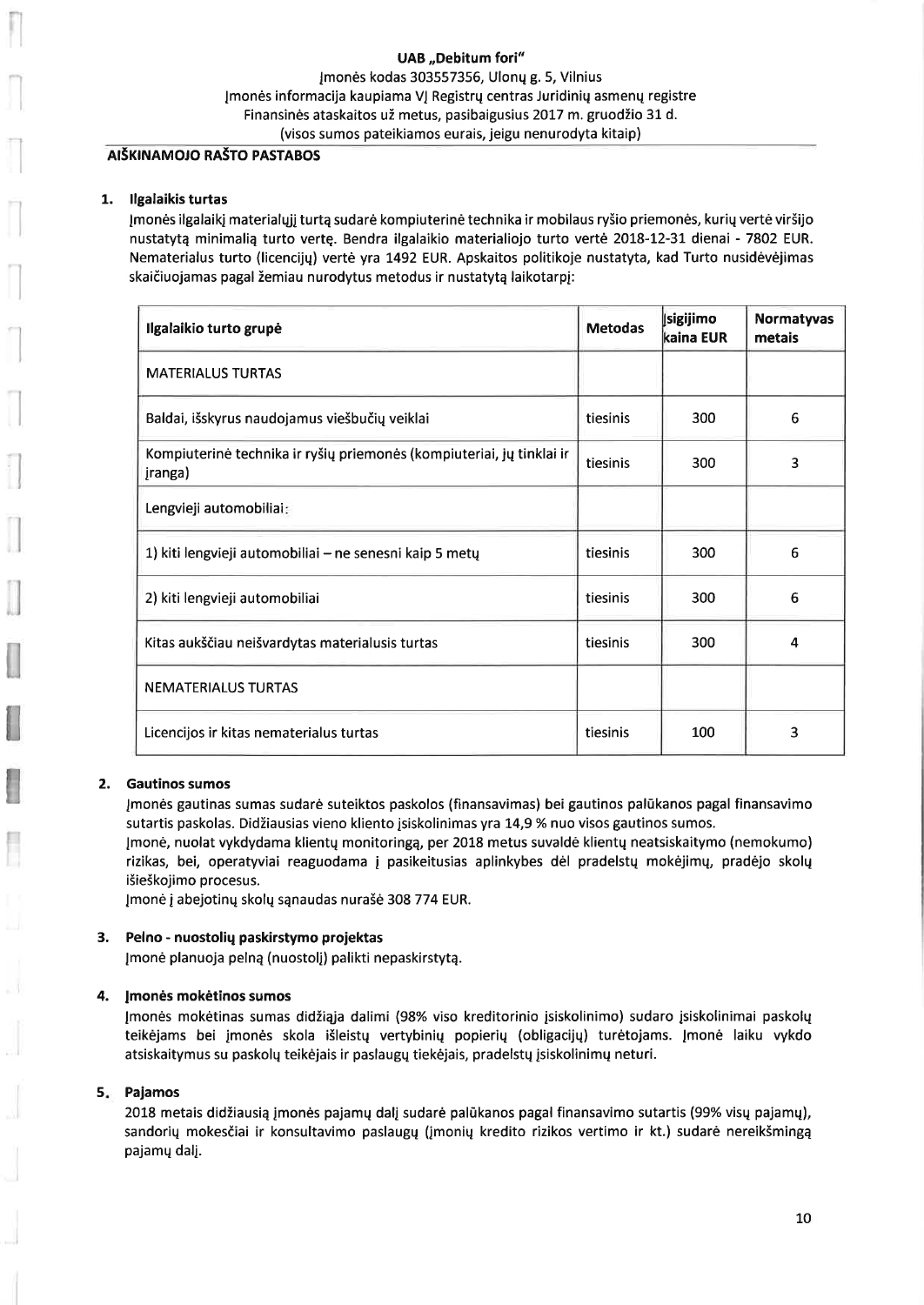### **UAB** "Debitum fori" Imonės kodas 303557356, Ulonų g. 5, Vilnius Jmonės informacija kaupiama VJ Registrų centras Juridinių asmenų registre Finansinės ataskaitos už metus, pasibaigusius 2017 m. gruodžio 31 d. (visos sumos pateikiamos eurais, jeigu nenurodyta kitaip)

#### **Sanaudos** 6.

Įmonės didžiausią sąnaudų dalį sudarė: skolinimosi (palūkanų kaštai) – 39,5%, abejotinų skolų sąnaudos – 23,8 %, darbo užmokesčio ir socialinio draudimo - 15,4%, reklamos -3,5 % visų įmonės sąnaudų.

## 7. Sandoriai su susijusiais asmenimis ir išmokos vadovams

Įmonės vadovui per 2018 metus buvo priskaičiuotas darbo užmokestis 18815 EUR (per 2017 metus - 10964 EUR). Vadovas taip pat yra suteikęs Įmonei trumpalaikių paskolų – likutis 2018.12.31 buvo 22500 EUR (vadovo suteiktų trumpalaikių paskolų likutis 2017.12.31 dienai - 25500 EUR.

### 8. Poataskaitiniai įvykiai

Įmonei nuo 2019-01-01 iki 2019-04-30 dienos, pagal raginimus, pradėtus teisminius ir išieškojimo procesus, pavyko atgauti 52 863 EUR abejotinų skolų.

**Direktorius** 

Apskaitos paslaugas teikiantis asmuo

2019-05-03

Justas Šaltinis

Arturas Tankevičius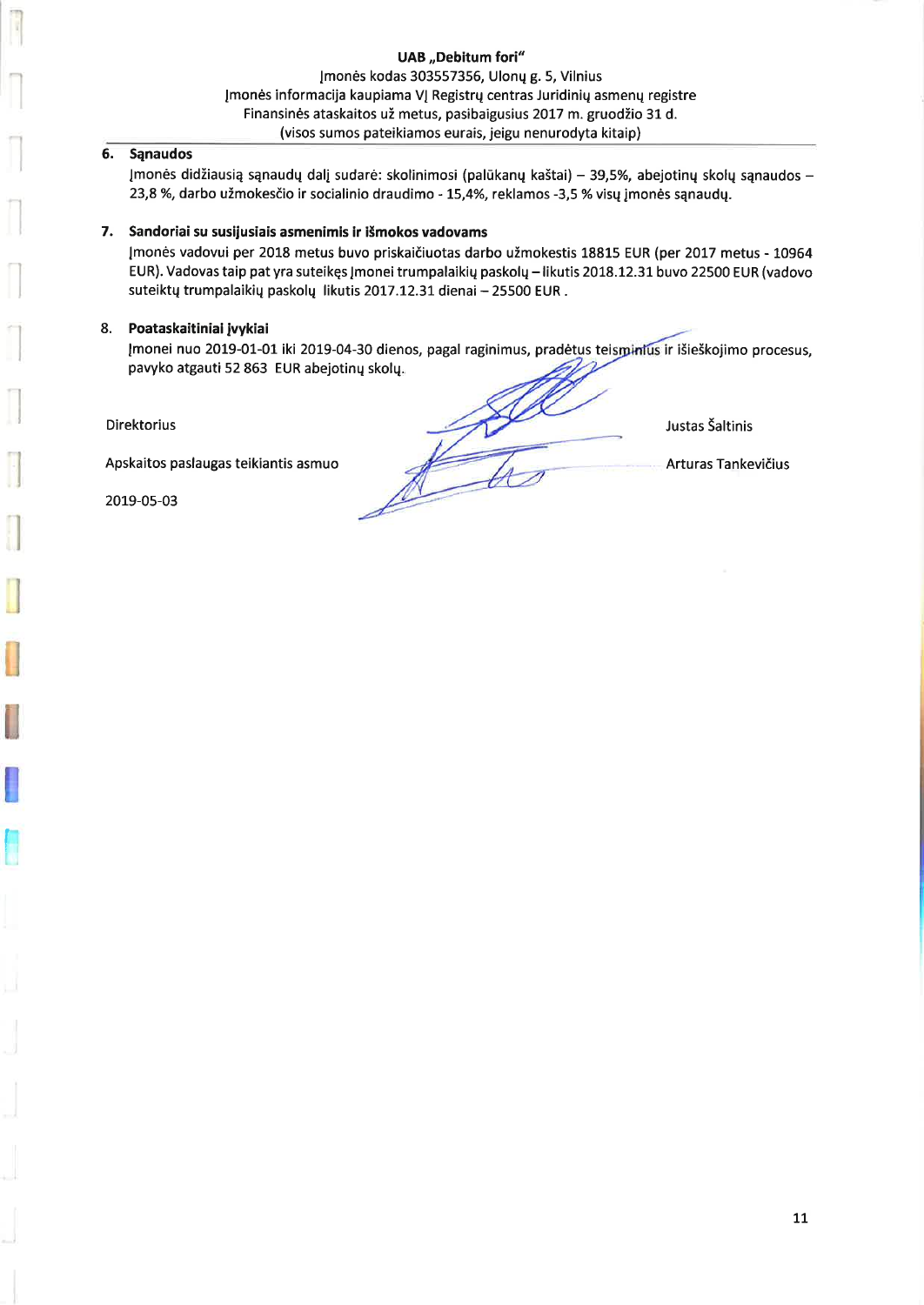# UAB "Debitum fori", company code 303557356

(the legal form, the name, the code of the entity)

Ulonų g. 5, Vilnius, data about the entity is collected and kept in Register of Legal Entities (address, register where data about the entity is collected and kept)

(legal status if the entity is in liquidation, reorganisation or is bankrupt)

# **BALANCE SHEET as at December 31, 2018**

\_\_\_April 30, 2019. No. FA2018

(reporting date) 

EUR

(Reporting currency, specify degree of accurac

| Article<br>No. | Article                                                                                  | Notes No. | Reporting period | Previous reporting<br>period |
|----------------|------------------------------------------------------------------------------------------|-----------|------------------|------------------------------|
| 1.             | Net turnover                                                                             |           | 1152179          | 748746                       |
| 2.             | Cost of sales                                                                            |           | (511984)         | (291474)                     |
| 3.             | Fair value adjustments of the biological assets                                          |           |                  |                              |
| 4.             | <b>GROSS PROFIT (LOSS)</b>                                                               |           | 640195           | 457272                       |
| 5.             | Selling expenses                                                                         |           |                  |                              |
| 6.             | General and administrative expenses                                                      |           | (730149)         | (300025)                     |
| 7.             | Other operating results                                                                  |           | (972)            | 11890                        |
| 8.             | Income from investments in the shares of parent, subsidiaries<br>and associated entities |           |                  |                              |
| 9.             | Income from other long-term investments and loans                                        |           |                  |                              |
| 10.            | Other interest and similar income                                                        |           | 10985            | 22678                        |
| 11.            | The impairment of the financial assets and short-term investments                        |           | (2500)           |                              |
| 12.            | Interest and other similar expenses                                                      |           | (29)             | (16)                         |
| 13.            | PROFIT (LOSS) BEFORE TAXATION                                                            |           | (82470)          | 191799                       |
| 14.            | Tax on profit                                                                            |           | (32436)          | (41612)                      |
| 15.            | <b>NET PROFIT (LOSS)</b>                                                                 |           | (114906)         | 150187                       |

Director Justas Šaltinis (title of the head of entity administration) (signature) (name, surname)

\_\_\_\_\_\_\_\_\_\_\_\_\_\_\_\_\_\_\_\_\_\_\_\_\_\_\_\_\_\_\_\_ Chief accountant \_\_\_\_\_\_\_\_\_\_\_\_\_\_\_ Arturas Tankevičius

(title of the chief accountant (accountant) or (signature) (name, surname) of other person responsible for accounting)